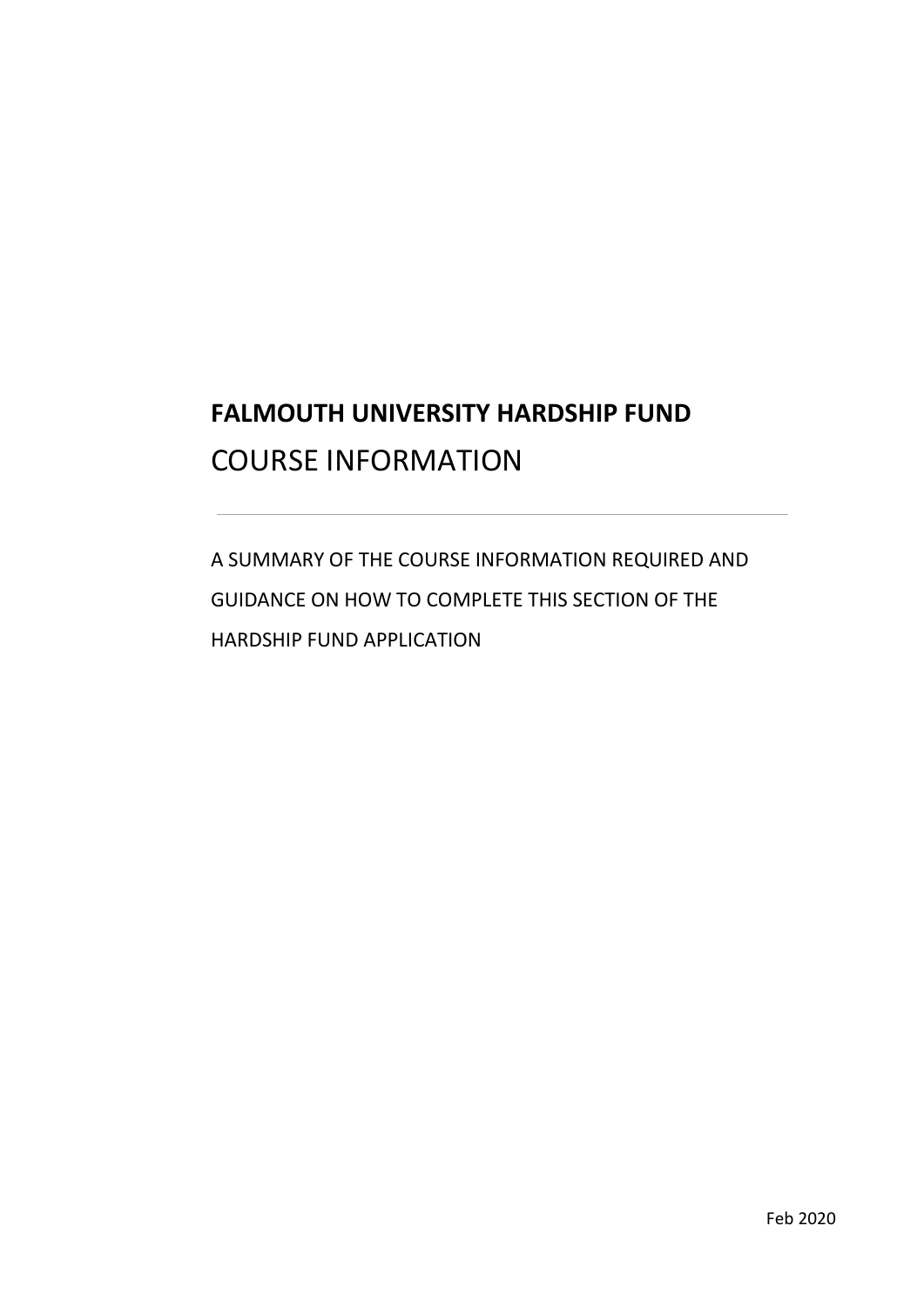THE FALMOUTH UNIVERSITY HARDSHIP FUND IS DESIGNED TO HELP STUDENTS WHO HAVE ENCOUNTERED **UNFORESEEN** FINANCIAL PROBLEMS DURING THE ACADEMIC YEAR. THE ASSESSMENT WILL CONSIDER YOUR INCOME, OUTGOINGS AND ORIGINAL FINANCIAL PLAN AT THE POINT OF ENROLMENT TO THE ACADEMIC YEAR.

 THESE NOTES ARE DESIGNED TO HELP YOU UNDERSTAND WHAT INFORMATION IS CONSIDERED SURROUNDING YOUR **COURSE DETAILS**.

## **Contents**

 In addition to this information sheet; further guidance is available on each stage of the assessment process:

- General Notes and Terms
- Personal Details
- Expenditure
- Income
- Supporting Evidence
- Appeals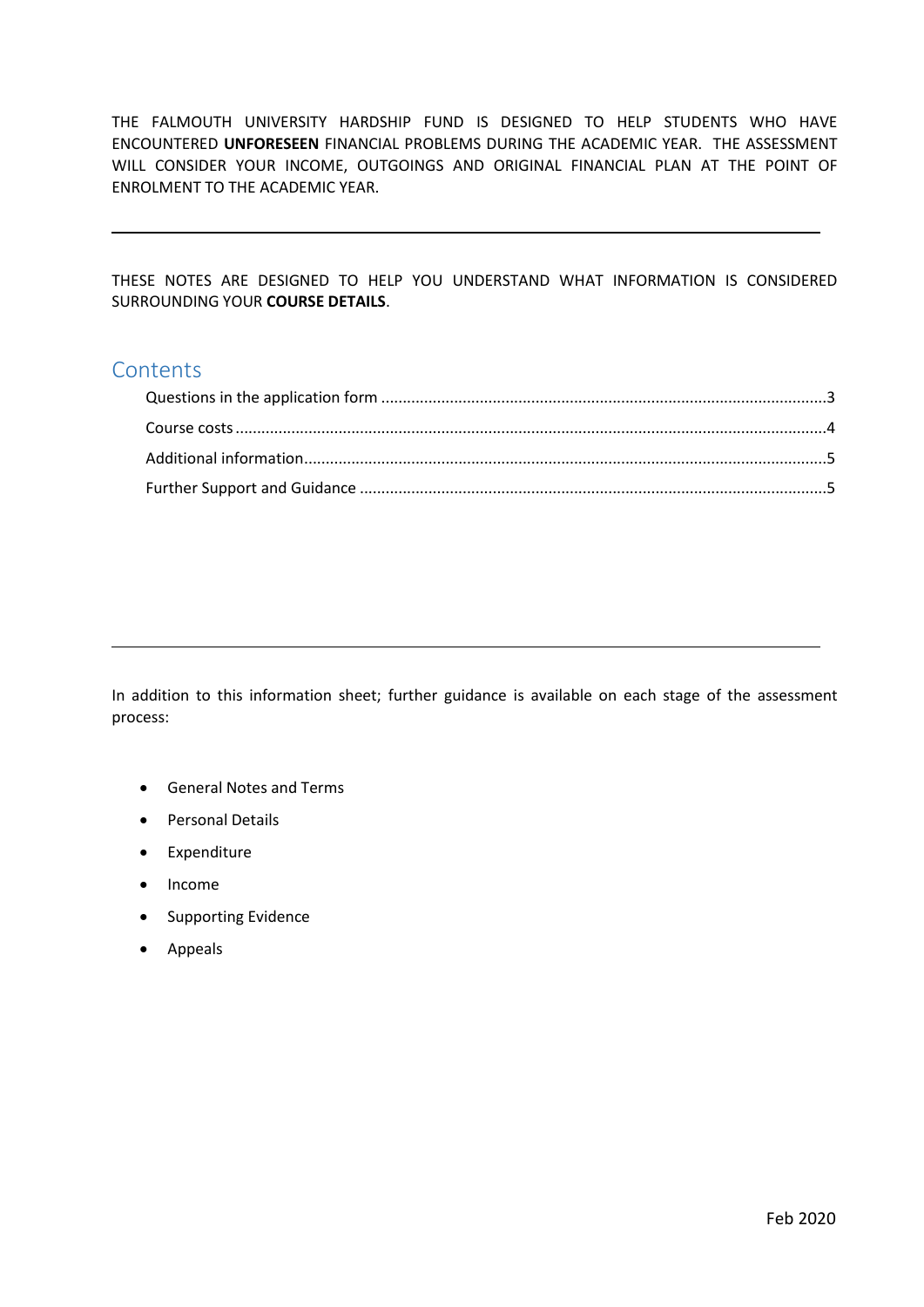# <span id="page-2-0"></span>Questions in the application form

## Are you awaiting an assessment board decision?

 If you are awaiting a decision from an Assessment Board, please mark 'Yes'. This isn't the usual wait for marks, but if you have appealed a decision or are unclear if you're able to progress. Please then give additional detail on your situation as part of your Supporting Statement.

## Do you feel you have significantly higher course costs than the figures stated in the guidance notes (see below)? If so, please state them here.

 Course costs are automatically assumed based on feedback from academics and students (see Fig 1). These amounts are considered as being reasonable for your course. However, if you feel that your course costs are significantly and justifiably higher than those stated in the table below, please give details.

## DSA, or for the cost of diagnostic test? Are you requesting financial support toward special equipment/material which is not covered by

 If eligible for DSA, you will receive support to help you manage your disability for the purposes of studying. If you are acknowledging this fact but believe you need *additional* support to help cope with your disability, then please tick 'Yes' here and give a full explanation in your Supporting Statement.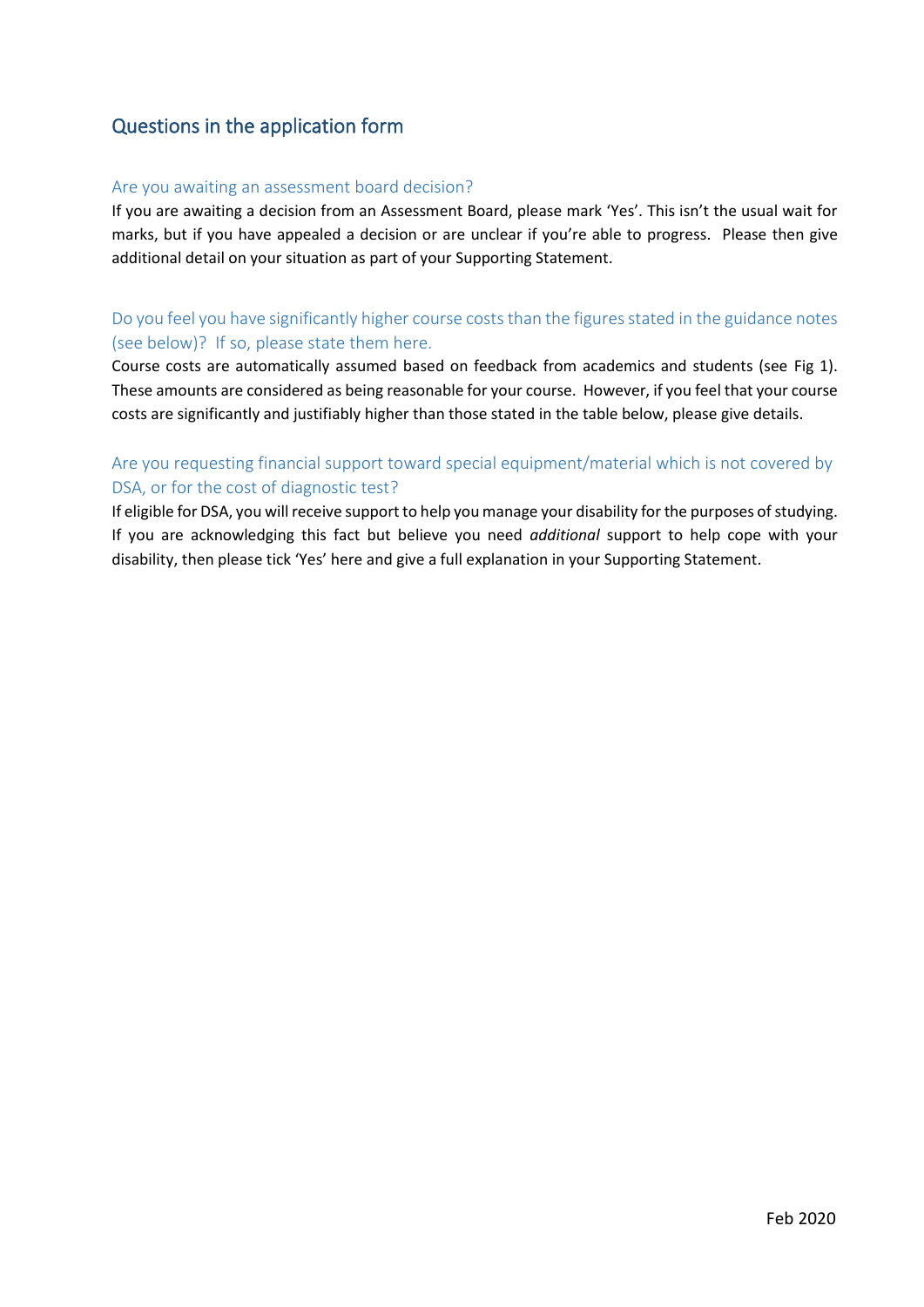## <span id="page-3-0"></span>Course costs

## **Fig 1. Assumed material/course costs**

| <b>Course Banding</b>                                                                                                                                                                                                                                                                                                                              | Assumed<br>weekly costs |
|----------------------------------------------------------------------------------------------------------------------------------------------------------------------------------------------------------------------------------------------------------------------------------------------------------------------------------------------------|-------------------------|
| Band 1<br>Undergraduate<br>Architecture, Fine Art, Game Art, Graphic Design, Illustration, Marine &<br>Natural History Photography, Photography, Press & Editorial Photography,<br>Fashion Photography, Sustainable Product Design, Textile Design.<br>Postgraduate<br>Game Art, Game Design, Illustration Authorial Practice, MA Entrepreneurship | £35                     |
| Band 2<br>Undergraduate<br>Fashion Design, Performance Sportswear Design, Sportswear design, Creative<br>Advertising, Fashion Marketing, all Animation, Drawing, Interior Design.<br>Postgraduate<br>Artificial Intelligence for Games, Communication Design, Creative Advertising,<br>MPhil/PhD Research Degree                                   | £30                     |
| Band 3<br>Undergraduate<br>Acting, Creative Music Technology, & Visual Effects, Film, Music, Music<br>Theatre & Entertainment Management, Popular Music, Television, Technical<br>Theatre Arts (2 <sup>nd</sup> Year)<br>Postgraduate<br>Film & Television                                                                                         | £20                     |
| Band 4<br>Undergraduate<br>All Business courses, Creative Events Management, Creative Writing, Dance &<br>Performance, Dance & Choreography, Digital Games, Digital Media, all English<br>courses, Journalism, Journalism & Creative Writing, Theatre & Performance.<br>Postgraduate<br><b>Business Finance Innovation, Professional Writing</b>   | £10                     |

Note that:

- Undergraduate students on a 3 year degree, will be assessed over a period of 35 weeks.
- • Undergraduate students on a 2 year accelerated degree, will be assessed over a period of 49 weeks
- Full time postgraduate students will be assessed over 52 weeks.
- Part time postgraduate students will be assessed over 43 weeks